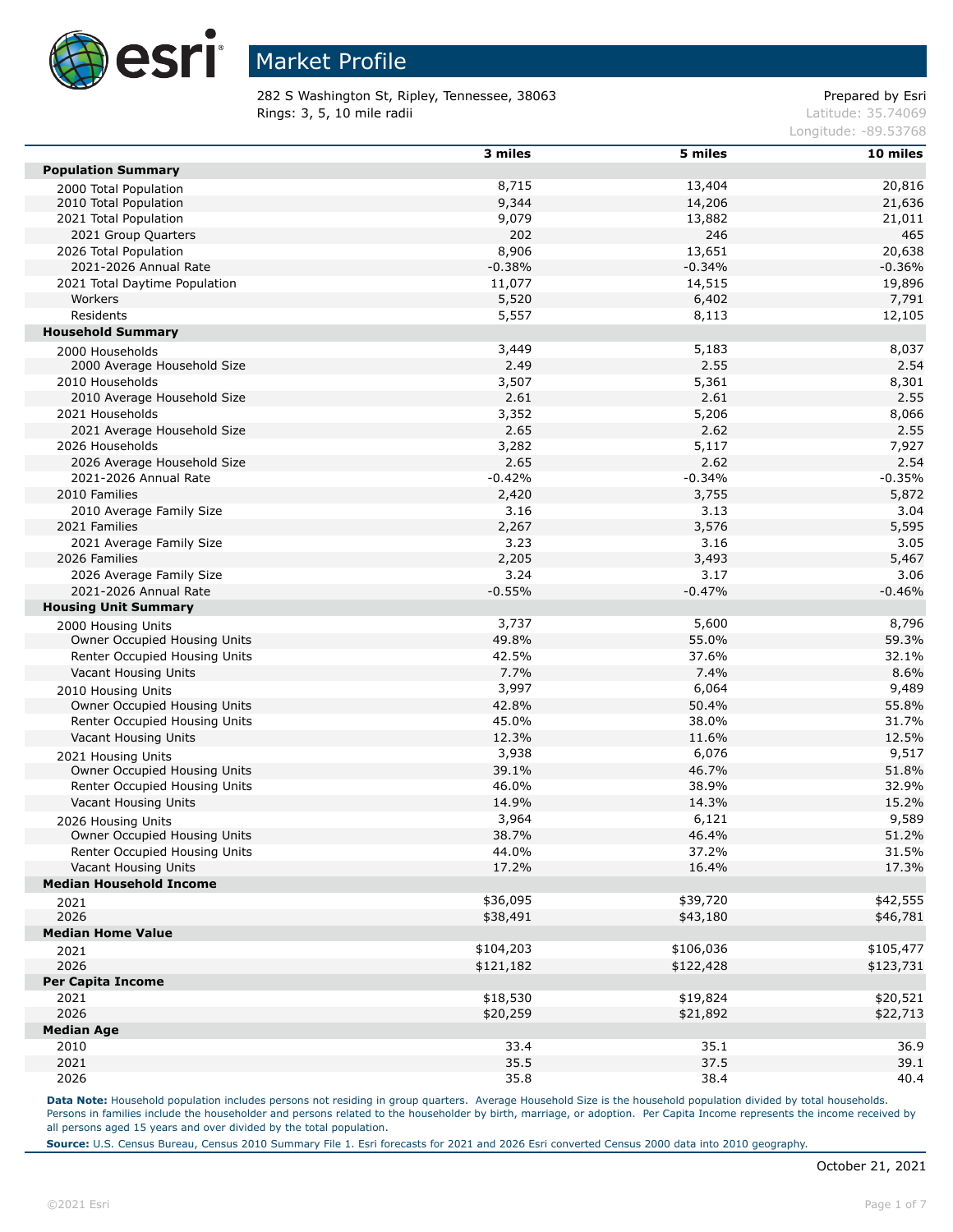

282 S Washington St, Ripley, Tennessee, 38063 Prepared by Esri **Rings: 3, 5, 10 mile radii**  $\blacksquare$  **Rings: 3, 5, 10 mile radii**  $\blacksquare$ 

Longitude: -89.53768

|                                            | 3 miles   | 5 miles   | 10 miles  |
|--------------------------------------------|-----------|-----------|-----------|
| 2021 Households by Income                  |           |           |           |
| Household Income Base                      | 3,352     | 5,206     | 8,066     |
| $<$ \$15,000                               | 20.9%     | 17.8%     | 15.6%     |
| \$15,000 - \$24,999                        | 14.7%     | 13.7%     | 13.2%     |
| \$25,000 - \$34,999                        | 12.9%     | 12.9%     | 12.7%     |
| \$35,000 - \$49,999                        | 14.5%     | 14.4%     | 14.6%     |
| \$50,000 - \$74,999                        | 16.2%     | 18.3%     | 19.6%     |
| \$75,000 - \$99,999                        | 10.9%     | 12.4%     | 13.3%     |
| $$100,000 - $149,999$                      | 6.1%      | 6.6%      | 7.5%      |
| \$150,000 - \$199,999                      | 2.5%      | 2.7%      | 2.6%      |
| \$200,000+                                 | 1.3%      | 1.1%      | 0.9%      |
| Average Household Income                   | \$49,990  | \$52,524  | \$54,060  |
| 2026 Households by Income                  |           |           |           |
| Household Income Base                      | 3,282     | 5,117     | 7,927     |
| $<$ \$15,000                               | 18.6%     | 15.6%     | 13.5%     |
| $$15,000 - $24,999$                        | 13.6%     | 12.3%     | 11.6%     |
| \$25,000 - \$34,999                        | 13.3%     | 12.9%     | 12.5%     |
| \$35,000 - \$49,999                        | 15.1%     | 14.8%     | 14.8%     |
| \$50,000 - \$74,999                        | 16.5%     | 18.8%     | 20.3%     |
| \$75,000 - \$99,999                        | 11.7%     | 13.5%     | 14.4%     |
| $$100,000 - $149,999$                      | 6.8%      | 7.5%      | 8.6%      |
| \$150,000 - \$199,999                      | 3.2%      | 3.5%      | 3.3%      |
| \$200,000+                                 | 1.3%      | 1.1%      | 1.0%      |
| Average Household Income                   | \$54,770  | \$58,028  | \$59,808  |
| 2021 Owner Occupied Housing Units by Value |           |           |           |
| Total                                      | 1,541     | 2,840     | 4,930     |
| $<$ \$50,000                               | 13.8%     | 13.5%     | 15.2%     |
| \$50,000 - \$99,999                        | 34.3%     | 33.6%     | 32.4%     |
| $$100,000 - $149,999$                      | 22.4%     | 23.6%     | 22.1%     |
| \$150,000 - \$199,999                      | 12.4%     | 11.7%     | 12.8%     |
| \$200,000 - \$249,999                      | 5.6%      | 7.1%      | 7.7%      |
| \$250,000 - \$299,999                      | 4.0%      | 3.4%      | 3.0%      |
| \$300,000 - \$399,999                      | 4.5%      | 3.6%      | 3.7%      |
| \$400,000 - \$499,999                      | 0.5%      | 0.8%      | 0.7%      |
| \$500,000 - \$749,999                      | 1.2%      | 1.3%      | 1.2%      |
| \$750,000 - \$999,999                      | 0.0%      | 0.6%      | 0.9%      |
| \$1,000,000 - \$1,499,999                  | 0.0%      | 0.0%      | 0.0%      |
| \$1,500,000 - \$1,999,999                  | 0.0%      | 0.0%      | 0.0%      |
| $$2,000,000 +$                             | 1.2%      | 0.7%      | 0.4%      |
| Average Home Value                         | \$155,909 | \$148,961 | \$143,409 |
| 2026 Owner Occupied Housing Units by Value |           |           |           |
| Total                                      | 1,536     | 2,838     | 4,905     |
| $<$ \$50,000                               | 10.7%     | 10.1%     | 11.2%     |
| \$50,000 - \$99,999                        | 29.7%     | 29.0%     | 27.9%     |
| $$100,000 - $149,999$                      | 22.6%     | 24.3%     | 22.9%     |
| \$150,000 - \$199,999                      | 13.6%     | 12.8%     | 14.0%     |
| \$200,000 - \$249,999                      | 6.5%      | 8.1%      | 9.0%      |
| \$250,000 - \$299,999                      | 6.1%      | 5.3%      | 4.7%      |
| \$300,000 - \$399,999                      | 6.9%      | 5.5%      | 5.8%      |
| \$400,000 - \$499,999                      | 0.6%      | 1.1%      | 0.9%      |
| \$500,000 - \$749,999                      | 1.7%      | 1.9%      | 1.7%      |
| \$750,000 - \$999,999                      | $0.0\%$   | 1.0%      | 1.4%      |
| \$1,000,000 - \$1,499,999                  | 0.0%      | 0.0%      | 0.0%      |
| \$1,500,000 - \$1,999,999                  | 0.0%      | 0.0%      | 0.0%      |
| \$2,000,000 +                              | 1.6%      | 0.9%      | 0.5%      |
| Average Home Value                         | \$182,292 | \$174,559 | \$168,602 |
|                                            |           |           |           |

Data Note: Income represents the preceding year, expressed in current dollars. Household income includes wage and salary earnings, interest dividends, net rents, pensions, SSI and welfare payments, child support, and alimony.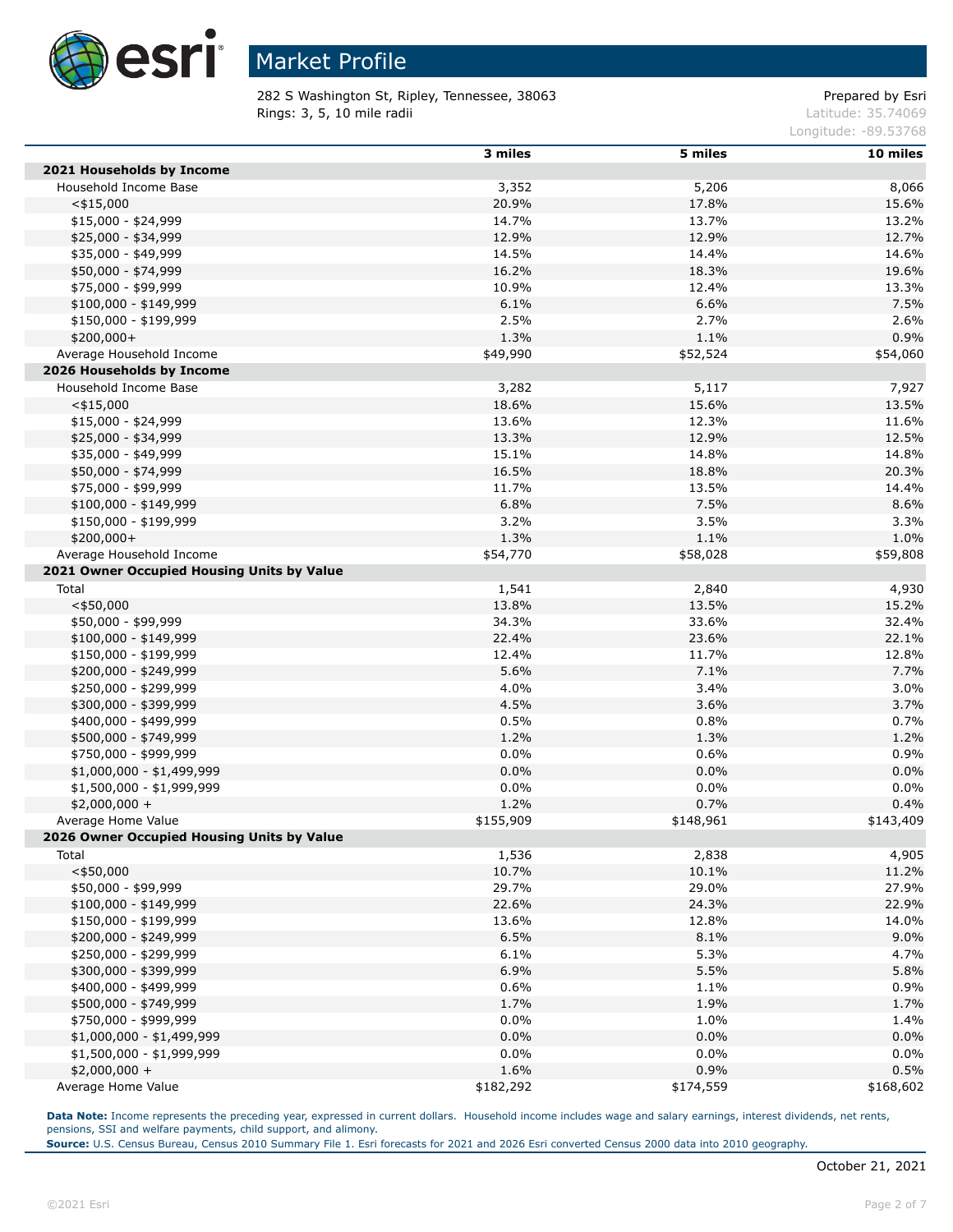

282 S Washington St, Ripley, Tennessee, 38063 Prepared by Esri **Rings: 3, 5, 10 mile radii**  $\blacksquare$  **Rings: 3, 5, 10 mile radii**  $\blacksquare$ 

Longitude: -89.53768

|                               | 3 miles | 5 miles | 10 miles |
|-------------------------------|---------|---------|----------|
| 2010 Population by Age        |         |         |          |
| Total                         | 9,344   | 14,204  | 21,636   |
| $0 - 4$                       | 8.8%    | 8.1%    | 7.3%     |
| $5 - 9$                       | 8.1%    | 7.7%    | 7.3%     |
| $10 - 14$                     | 8.2%    | 7.9%    | 7.3%     |
| $15 - 24$                     | 14.2%   | 13.7%   | 13.3%    |
| $25 - 34$                     | 12.8%   | 12.6%   | 12.5%    |
| $35 - 44$                     | 12.2%   | 12.3%   | 12.5%    |
| $45 - 54$                     | 12.8%   | 13.7%   | 14.5%    |
| $55 - 64$                     | 10.7%   | 11.5%   | 12.1%    |
| $65 - 74$                     | 6.4%    | 7.1%    | 7.7%     |
| 75 - 84                       | 3.8%    | 3.7%    | 3.8%     |
| $85 +$                        | 2.0%    | 1.7%    | 1.6%     |
| $18 +$                        | 70.1%   | 71.7%   | 73.5%    |
| 2021 Population by Age        |         |         |          |
| Total                         | 9,078   | 13,884  | 21,012   |
| $0 - 4$                       | 7.7%    | 7.0%    | 6.4%     |
| $5 - 9$                       | 7.7%    | 7.2%    | 6.7%     |
| $10 - 14$                     | 7.3%    | 6.9%    | 6.6%     |
| $15 - 24$                     | 13.6%   | 12.7%   | 11.9%    |
| $25 - 34$                     | 13.1%   | 13.1%   | 13.3%    |
| $35 - 44$                     | 12.2%   | 12.3%   | 12.5%    |
| $45 - 54$                     | 10.9%   | 11.3%   | 11.6%    |
| $55 - 64$                     | 11.3%   | 12.5%   | 13.3%    |
| $65 - 74$                     | 9.4%    | 10.2%   | 10.9%    |
| 75 - 84                       | 4.7%    | 5.0%    | 5.2%     |
| $85 +$                        | 2.0%    | 1.8%    | 1.6%     |
| $18 +$                        | 73.4%   | 75.1%   | 76.7%    |
| 2026 Population by Age        |         |         |          |
| Total                         | 8,906   | 13,650  | 20,635   |
| $0 - 4$                       | 7.7%    | 7.0%    | 6.3%     |
| $5 - 9$                       | 7.5%    | 6.9%    | 6.5%     |
| $10 - 14$                     | 7.3%    | 7.0%    | 6.6%     |
| $15 - 24$                     | 13.4%   | 12.5%   | 11.9%    |
| $25 - 34$                     | 13.3%   | 12.6%   | 12.1%    |
| $35 - 44$                     | 11.4%   | 11.8%   | 12.3%    |
| $45 - 54$                     | 11.2%   | 11.4%   | 11.7%    |
| $55 - 64$                     | 11.2%   | 12.2%   | 12.9%    |
| $65 - 74$                     | 9.3%    | 10.5%   | 11.3%    |
| 75 - 84                       | 5.7%    | 6.2%    | 6.6%     |
| $85 +$                        | 2.0%    | 1.9%    | 1.8%     |
| $18 +$                        | 73.5%   | 75.1%   | 76.8%    |
| <b>2010 Population by Sex</b> |         |         |          |
| Males                         | 4,289   | 6,664   | 10,456   |
| Females                       | 5,055   | 7,542   | 11,180   |
| 2021 Population by Sex        |         |         |          |
| Males                         | 4,157   | 6,507   | 10,166   |
| Females                       | 4,922   | 7,376   | 10,845   |
| 2026 Population by Sex        |         |         |          |
| Males                         | 4,074   | 6,396   | 9,996    |
| Females                       | 4,832   | 7,255   | 10,641   |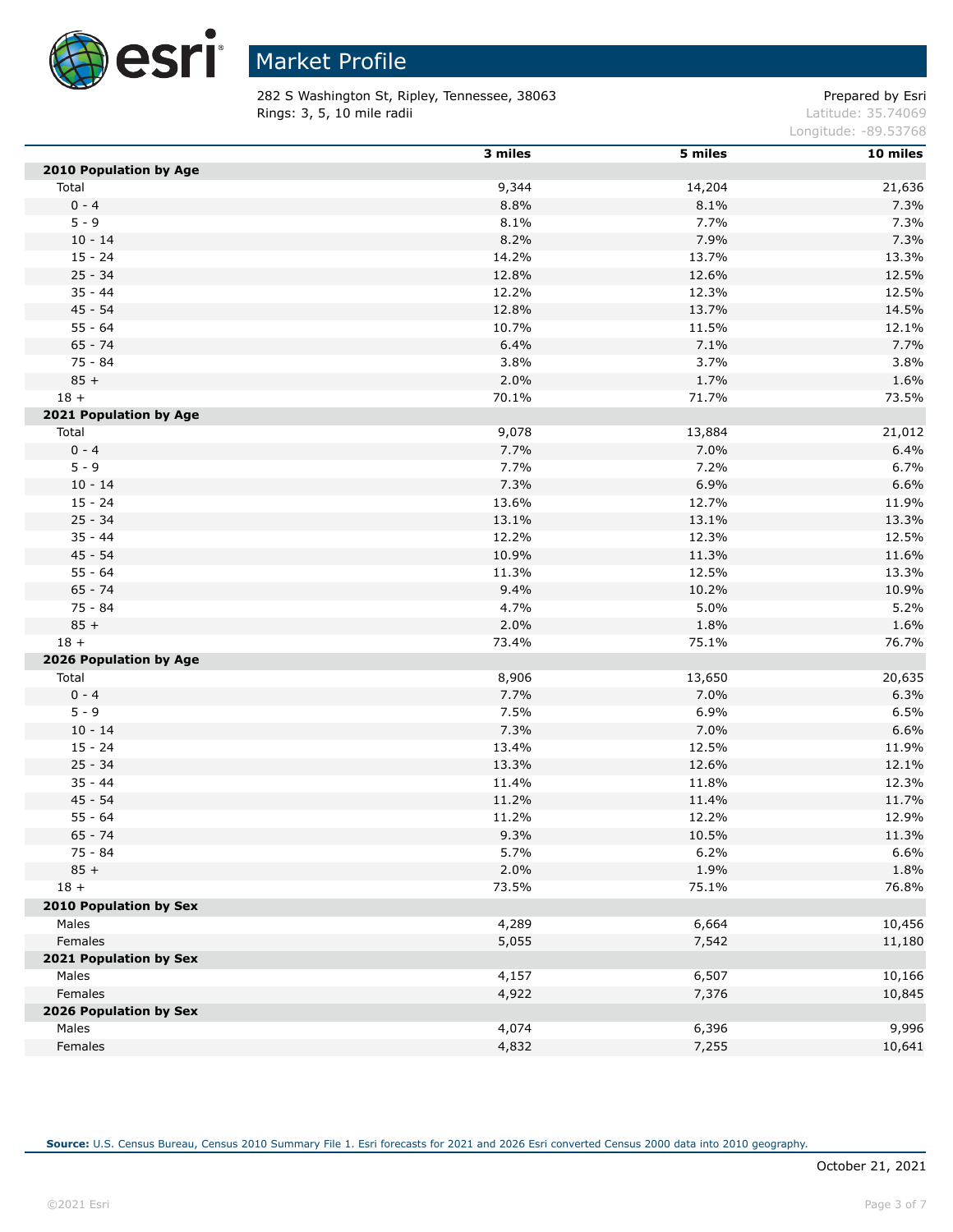

282 S Washington St, Ripley, Tennessee, 38063 Prepared by Esri **Rings: 3, 5, 10 mile radii**  $\blacksquare$  **Rings: 3, 5, 10 mile radii**  $\blacksquare$ 

Longitude: -89.53768

|                                                    | 3 miles | 5 miles | 10 miles |
|----------------------------------------------------|---------|---------|----------|
| 2010 Population by Race/Ethnicity                  |         |         |          |
| Total                                              | 9,344   | 14,205  | 21,636   |
| White Alone                                        | 46.3%   | 53.5%   | 62.2%    |
| <b>Black Alone</b>                                 | 50.7%   | 43.4%   | 34.7%    |
| American Indian Alone                              | 0.3%    | 0.6%    | 0.6%     |
| Asian Alone                                        | 0.4%    | 0.3%    | 0.2%     |
| Pacific Islander Alone                             | 0.0%    | 0.0%    | 0.0%     |
| Some Other Race Alone                              | 0.8%    | 0.9%    | 1.0%     |
| Two or More Races                                  | 1.4%    | 1.3%    | 1.3%     |
| Hispanic Origin                                    | 1.8%    | 1.8%    | 2.1%     |
| Diversity Index                                    | 54.5    | 54.3    | 51.5     |
| 2021 Population by Race/Ethnicity                  |         |         |          |
| Total                                              | 9,079   | 13,882  | 21,011   |
| White Alone                                        | 45.1%   | 52.1%   | 60.6%    |
| <b>Black Alone</b>                                 | 50.1%   | 43.1%   | 34.6%    |
| American Indian Alone                              | 0.3%    | 0.7%    | 0.8%     |
| Asian Alone                                        | 1.1%    | 0.9%    | 0.7%     |
| Pacific Islander Alone                             | 0.0%    | 0.0%    | 0.0%     |
| Some Other Race Alone                              | 1.1%    | 1.2%    | 1.4%     |
| Two or More Races                                  | 2.1%    | 2.0%    | 1.9%     |
| Hispanic Origin                                    | 2.6%    | 2.6%    | 3.0%     |
| Diversity Index                                    | 56.8    | 56.6    | 54.1     |
| 2026 Population by Race/Ethnicity                  |         |         |          |
| Total                                              | 8,907   | 13,651  | 20,638   |
| White Alone                                        | 44.5%   | 51.5%   | 59.9%    |
| <b>Black Alone</b>                                 | 49.7%   | 42.7%   | 34.4%    |
| American Indian Alone                              | 0.4%    | 0.8%    | 0.9%     |
| Asian Alone                                        | 1.5%    | 1.2%    | 0.8%     |
| Pacific Islander Alone                             | 0.0%    | 0.0%    | 0.0%     |
| Some Other Race Alone                              | 1.3%    | 1.5%    | 1.7%     |
| Two or More Races                                  | 2.6%    | 2.4%    | 2.2%     |
| Hispanic Origin                                    | 3.0%    | 3.1%    | 3.5%     |
| Diversity Index                                    | 58.1    | 57.9    | 55.5     |
| 2010 Population by Relationship and Household Type |         |         |          |
| Total                                              | 9,344   | 14,206  | 21,636   |
| In Households                                      | 98.0%   | 98.4%   | 97.9%    |
| In Family Households                               | 84.5%   | 85.1%   | 84.9%    |
| Householder                                        | 25.9%   | 26.6%   | 26.8%    |
| Spouse                                             | 13.2%   | 15.1%   | 16.8%    |
| Child                                              | 38.0%   | 36.4%   | 34.3%    |
| Other relative                                     | 4.8%    | 4.6%    | 4.4%     |
| Nonrelative                                        | 2.6%    | 2.5%    | 2.5%     |
| In Nonfamily Households                            | 13.6%   | 13.3%   | 13.0%    |
| In Group Quarters                                  | 2.0%    | 1.6%    | 2.1%     |
| <b>Institutionalized Population</b>                | 2.0%    | 1.6%    | 2.1%     |
| Noninstitutionalized Population                    | 0.0%    | 0.0%    | 0.0%     |

Data Note: Persons of Hispanic Origin may be of any race. The Diversity Index measures the probability that two people from the same area will be from different race/ ethnic groups. **Source:** U.S. Census Bureau, Census 2010 Summary File 1. Esri forecasts for 2021 and 2026 Esri converted Census 2000 data into 2010 geography.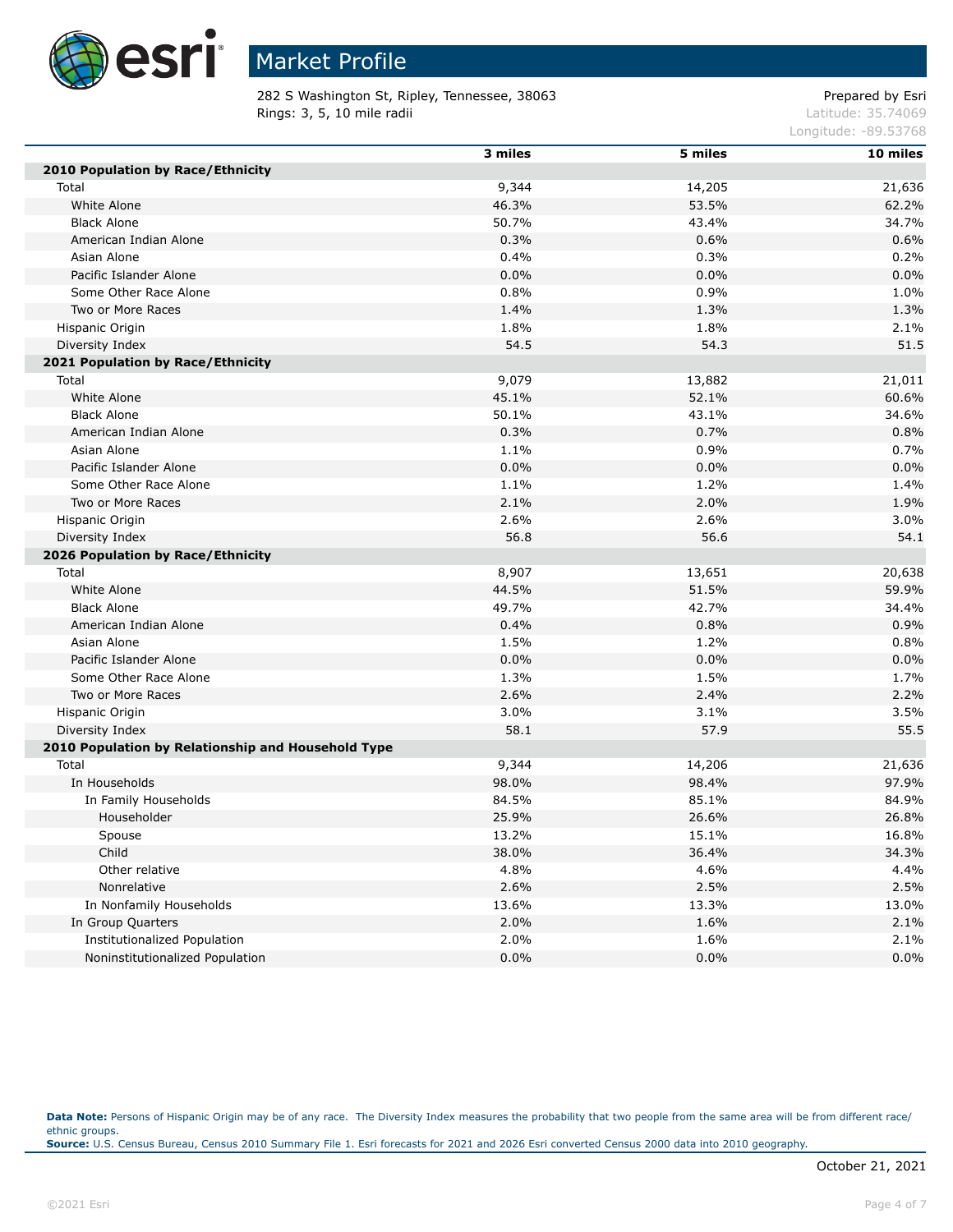

# Market Profile

282 S Washington St, Ripley, Tennessee, 38063 Prepared by Esri **Rings: 3, 5, 10 mile radii**  $\blacksquare$  **Rings: 3, 5, 10 mile radii**  $\blacksquare$ 

Longitude: -89.53768

|                                               | 3 miles | 5 miles | 10 miles |
|-----------------------------------------------|---------|---------|----------|
| 2021 Population 25+ by Educational Attainment |         |         |          |
| Total                                         | 5,789   | 9,189   | 14,379   |
| Less than 9th Grade                           | 5.1%    | 5.3%    | 5.6%     |
| 9th - 12th Grade, No Diploma                  | 16.4%   | 15.7%   | 15.3%    |
| High School Graduate                          | 33.2%   | 32.9%   | 33.3%    |
| GED/Alternative Credential                    | 9.6%    | 9.8%    | 10.5%    |
| Some College, No Degree                       | 21.5%   | 21.0%   | 20.2%    |
| Associate Degree                              | 4.5%    | 5.1%    | 5.2%     |
| Bachelor's Degree                             | 5.3%    | 5.4%    | 5.5%     |
| Graduate/Professional Degree                  | 4.5%    | 4.8%    | 4.4%     |
| 2021 Population 15+ by Marital Status         |         |         |          |
| Total                                         | 7,023   | 10,948  | 16,876   |
| <b>Never Married</b>                          | 38.8%   | 34.4%   | 31.1%    |
| Married                                       | 38.0%   | 44.3%   | 49.1%    |
| Widowed                                       | 6.8%    | 6.8%    | 6.9%     |
| Divorced                                      | 16.3%   | 14.5%   | 12.8%    |
| 2021 Civilian Population 16+ in Labor Force   |         |         |          |
| Civilian Population 16+                       | 3,932   | 6,345   | 9,638    |
| Population 16+ Employed                       | 89.2%   | 91.0%   | 92.4%    |
| Population 16+ Unemployment rate              | 10.8%   | 9.0%    | 7.6%     |
| Population 16-24 Employed                     | 16.2%   | 14.5%   | 14.0%    |
| Population 16-24 Unemployment rate            | 11.5%   | 12.3%   | 11.7%    |
| Population 25-54 Employed                     | 59.8%   | 60.2%   | 60.1%    |
| Population 25-54 Unemployment rate            | 13.2%   | 10.1%   | 8.6%     |
| Population 55-64 Employed                     | 16.1%   | 16.9%   | 17.7%    |
| Population 55-64 Unemployment rate            | 3.9%    | 3.9%    | 3.1%     |
| Population 65+ Employed                       | 7.9%    | 8.3%    | 8.2%     |
| Population 65+ Unemployment rate              | 2.8%    | 3.4%    | 2.7%     |
| 2021 Employed Population 16+ by Industry      |         |         |          |
| Total                                         | 3,508   | 5,776   | 8,903    |
| Agriculture/Mining                            | 0.7%    | 1.3%    | 1.7%     |
| Construction                                  | 4.8%    | 4.7%    | 4.9%     |
| Manufacturing                                 | 21.1%   | 22.5%   | 22.1%    |
| Wholesale Trade                               | 1.9%    | 2.2%    | 2.6%     |
| Retail Trade                                  | 11.8%   | 10.9%   | 11.8%    |
| Transportation/Utilities                      | 5.1%    | 5.6%    | 6.9%     |
| Information                                   | 0.5%    | 0.5%    | 0.5%     |
| Finance/Insurance/Real Estate                 | 2.4%    | 3.1%    | 3.6%     |
| <b>Services</b>                               | 38.9%   | 36.7%   | 35.0%    |
| Public Administration                         | 12.7%   | 12.4%   | 11.0%    |
| 2021 Employed Population 16+ by Occupation    |         |         |          |
| Total                                         | 3,507   | 5,776   | 8,902    |
| White Collar                                  | 41.7%   | 42.6%   | 43.8%    |
| Management/Business/Financial                 | 7.6%    | 8.1%    | 9.0%     |
| Professional                                  | 16.0%   | 16.3%   | 15.8%    |
| Sales                                         | 7.9%    | 7.7%    | 8.2%     |
| Administrative Support                        | 10.1%   | 10.6%   | 10.9%    |
| Services                                      | 24.9%   | 22.4%   | 19.9%    |
| <b>Blue Collar</b>                            | 33.4%   | 35.0%   | 36.3%    |
| Farming/Forestry/Fishing                      | 0.1%    | 0.3%    | 0.6%     |
| Construction/Extraction                       | 5.2%    | 5.1%    | 4.7%     |
| Installation/Maintenance/Repair               | 1.4%    | 2.4%    | 3.7%     |
| Production                                    | 15.5%   | 15.7%   | 14.6%    |
| Transportation/Material Moving                | 11.2%   | 11.4%   | 12.8%    |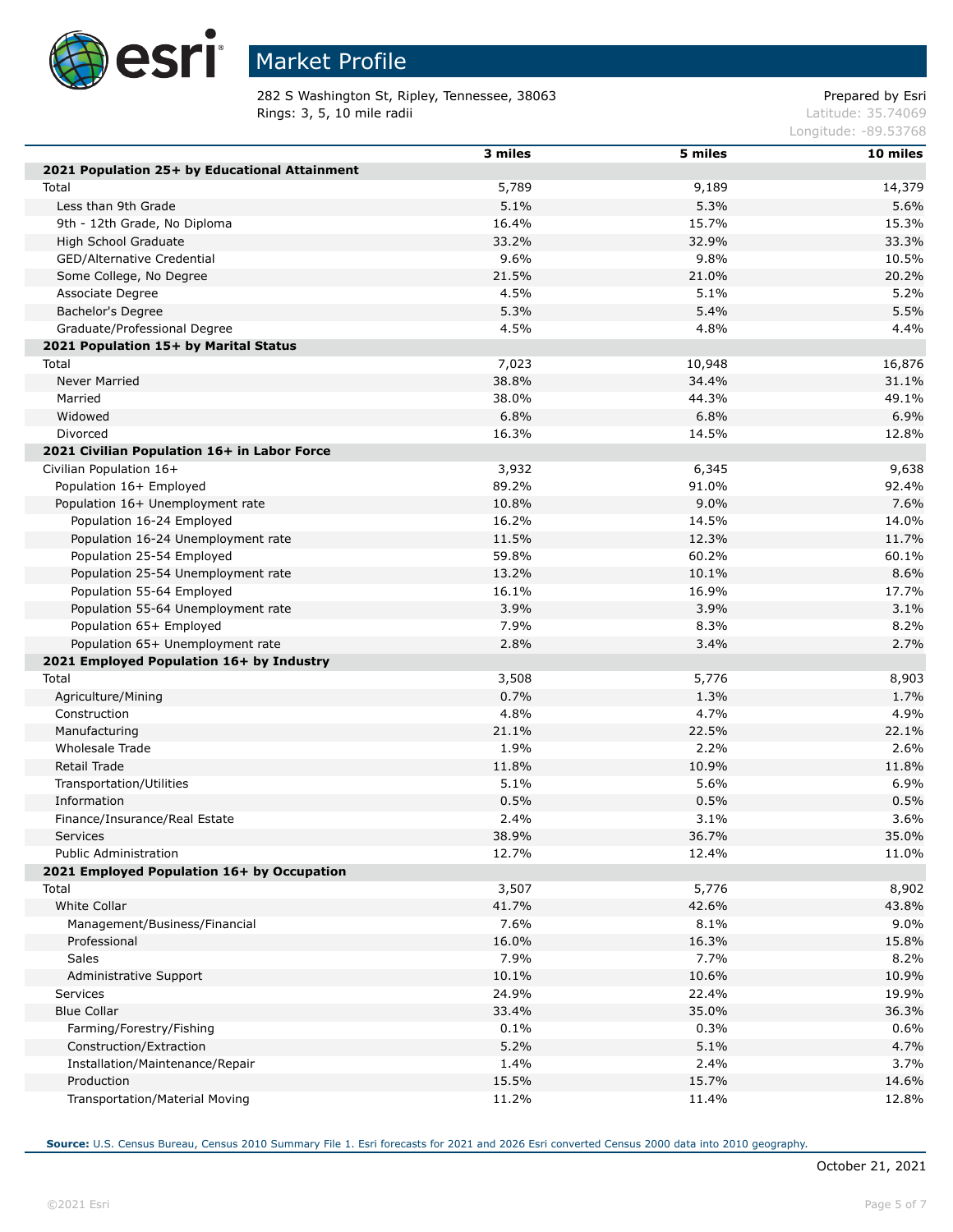

282 S Washington St, Ripley, Tennessee, 38063 Prepared by Esri **Rings: 3, 5, 10 mile radii**  $\blacksquare$  **Rings: 3, 5, 10 mile radii**  $\blacksquare$ 

Longitude: -89.53768

|                                                                         | 3 miles       | 5 miles       | 10 miles      |
|-------------------------------------------------------------------------|---------------|---------------|---------------|
| 2010 Households by Type                                                 |               |               |               |
| Total                                                                   | 3,507         | 5,361         | 8,301         |
| Households with 1 Person                                                | 26.9%         | 25.9%         | 25.1%         |
| Households with 2+ People                                               | 73.1%         | 74.1%         | 74.9%         |
| Family Households                                                       | 69.0%         | 70.0%         | 70.7%         |
| Husband-wife Families                                                   | 34.9%         | 39.9%         | 44.4%         |
| With Related Children                                                   | 15.5%         | 17.3%         | 18.9%         |
| Other Family (No Spouse Present)                                        | 34.1%         | 30.2%         | 26.3%         |
| Other Family with Male Householder                                      | 5.1%          | 5.3%          | 5.3%          |
| With Related Children                                                   | 3.2%          | 3.2%          | 3.2%          |
| Other Family with Female Householder                                    | 29.0%         | 24.9%         | 21.0%         |
| With Related Children                                                   | 21.7%         | 18.2%         | 14.7%         |
| Nonfamily Households                                                    | 4.1%          | 4.0%          | 4.2%          |
|                                                                         |               |               |               |
| All Households with Children                                            | 40.8%         | 39.2%         | 37.3%         |
|                                                                         |               |               |               |
| Multigenerational Households                                            | 6.3%          | 6.2%          | 6.1%          |
| Unmarried Partner Households                                            | 7.3%          | 6.9%          | 6.9%          |
| Male-female                                                             | 6.8%          | 6.4%          | 6.3%          |
| Same-sex                                                                | 0.5%          | 0.6%          | 0.6%          |
| 2010 Households by Size                                                 |               |               |               |
| Total                                                                   | 3,508         | 5,360         | 8,301         |
| 1 Person Household                                                      | 26.9%         | 25.9%         | 25.1%         |
| 2 Person Household                                                      | 30.1%         | 31.5%         | 33.0%         |
| 3 Person Household                                                      | 18.6%         | 18.6%         | 18.3%         |
| 4 Person Household                                                      | 12.7%         | 12.9%         | 12.9%         |
| 5 Person Household                                                      | 6.6%          | 6.3%          | 6.2%          |
| 6 Person Household                                                      | 3.3%          | 3.0%          | 2.9%          |
| 7 + Person Household                                                    | 1.9%          | 1.7%          | 1.5%          |
| 2010 Households by Tenure and Mortgage Status                           |               |               |               |
| Total                                                                   | 3,507         | 5,361         | 8,301         |
| Owner Occupied                                                          | 48.7%         | 57.0%         | 63.8%         |
| Owned with a Mortgage/Loan                                              | 30.8%         | 35.4%         | 38.1%         |
| Owned Free and Clear                                                    | 17.9%         | 21.6%         | 25.7%         |
| Renter Occupied                                                         | 51.3%         | 43.0%         | 36.2%         |
| 2021 Affordability, Mortgage and Wealth                                 |               |               |               |
| Housing Affordability Index                                             | 187           | 204           | 223           |
| Percent of Income for Mortgage                                          | 12.1%         | 11.2%         | 10.4%         |
| Wealth Index                                                            | 38            | 41            | 43            |
| 2010 Housing Units By Urban/ Rural Status                               |               |               |               |
| <b>Total Housing Units</b>                                              | 3,997         | 6,064         | 9,489         |
| Housing Units Inside Urbanized Area                                     | 0.0%          | 0.0%          | 0.0%          |
| Housing Units Inside Urbanized Cluster                                  | 78.1%         | 60.1%         | 42.1%         |
| <b>Rural Housing Units</b>                                              | 21.9%         | 39.9%         | 57.9%         |
| 2010 Population By Urban/ Rural Status                                  |               |               |               |
| <b>Total Population</b>                                                 | 9,344         |               |               |
|                                                                         |               | 14,206        | 21,636        |
| Population Inside Urbanized Area<br>Population Inside Urbanized Cluster | 0.0%<br>77.4% | 0.0%<br>59.3% | 0.0%<br>42.0% |
| Rural Population                                                        | 22.6%         | 40.7%         | 58.0%         |
|                                                                         |               |               |               |

Data Note: Households with children include any households with people under age 18, related or not. Multigenerational households are families with 3 or more parentchild relationships. Unmarried partner households are usually classified as nonfamily households unless there is another member of the household related to the householder. Multigenerational and unmarried partner households are reported only to the tract level. Esri estimated block group data, which is used to estimate polygons or non-standard geography.